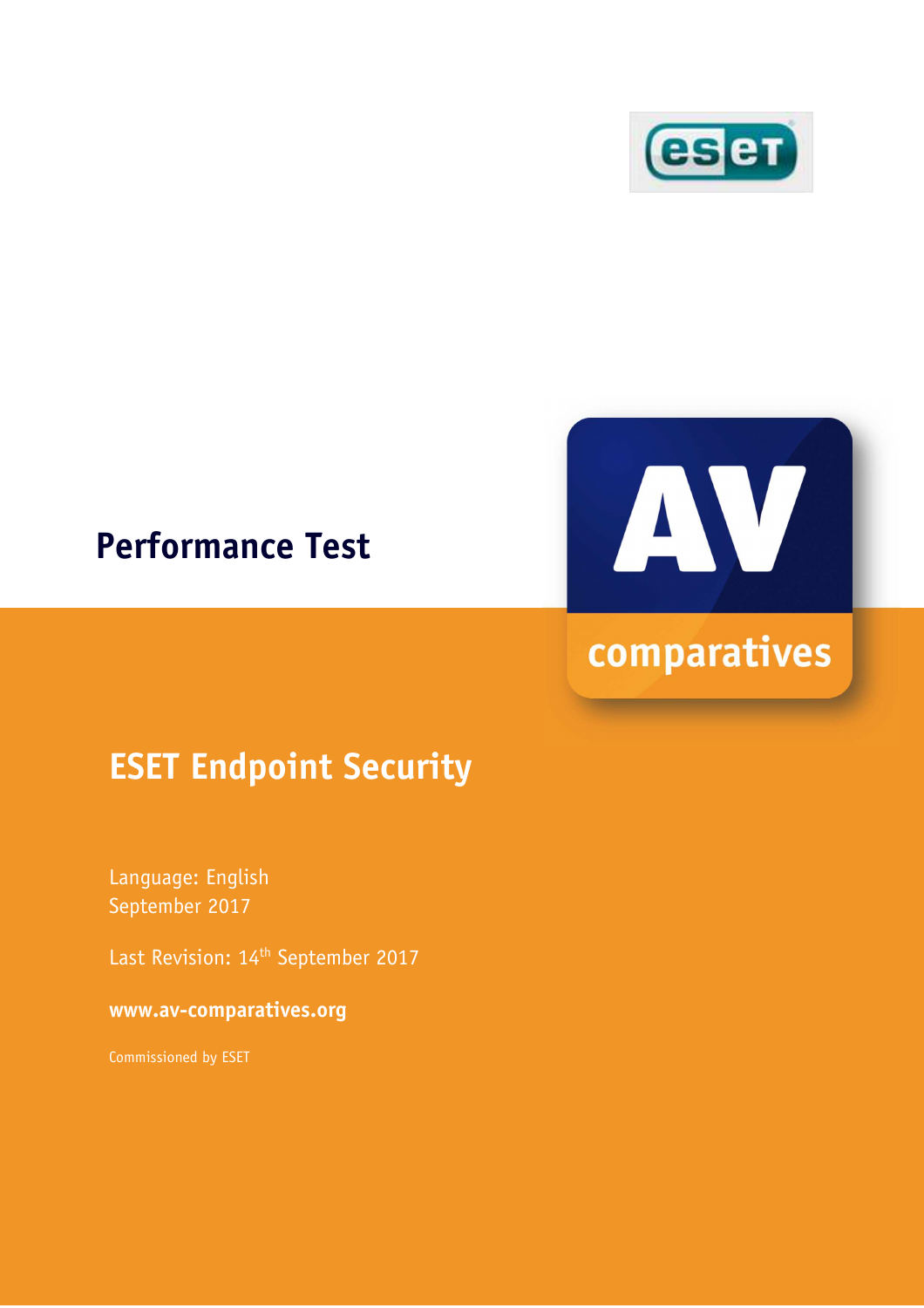## **Introduction**

This Performance benchmark has been commissioned by ESET.

Time of test: 1st of September till 14th of September 2017

## **Tested products**

- ESET Endpoint Security 6.6
- Kaspersky Endpoint Security 10.3
- McAfee Endpoint Security 10.5
- Sophos Endpoint Advanced 11.5
- Symantec Endpoint Protection 14.0 MP2
- Trend Micro OfficeScan XG 12.0

## **Machine Specification**

All tests were performed on the same machine type. We created an image of the system to ensure a level playing field for each product/test. Before installing each product, we reverted the system back to the base-image, for which we updated all drivers and the operating system. No updates were installed during the test period.

#### **High End**

| Machine type      | Lenovo E560           |
|-------------------|-----------------------|
| Operating system  | Windows 10 RS2 64-bit |
| Chipset           | Intel i5-6200U        |
| RAM               | 8GB                   |
| Hard disk         | <b>SSD</b>            |
| Screen Resolution | 1920x1080             |
| <b>Network</b>    | Ethernet              |

#### **Machine Configuration**

All tests were done on a clean installation of Windows. The following additional changes were made:

- Disabling of all services of the operating system which might influence the result
- Installation of the performance-testing software "PCMark"
- Installation of Microsoft Windows Assessment and Deployment Toolkit (ADK)
- Installation of Microsoft Office 365 (updates disabled)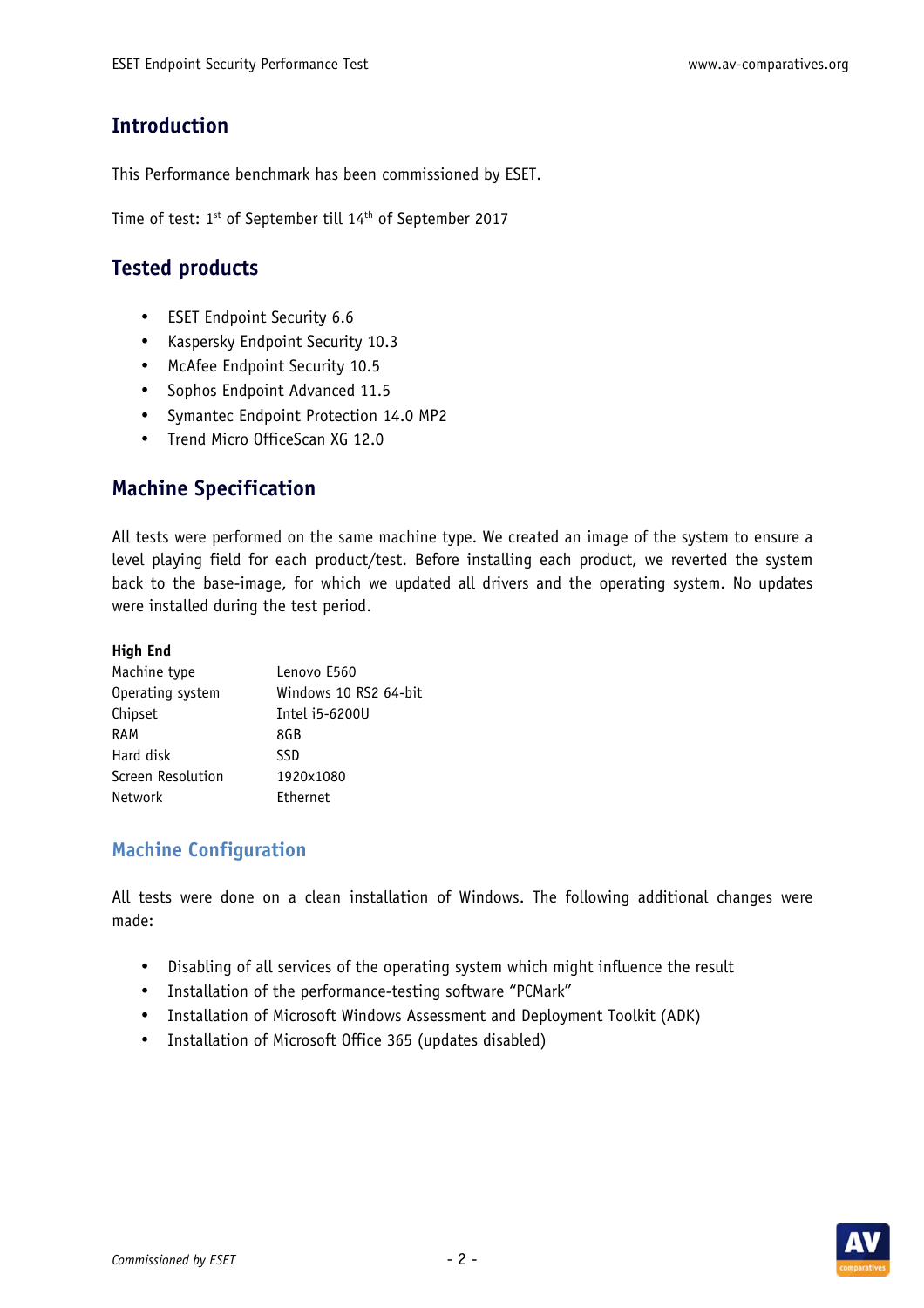## **Test cases and methodology**

All tests are executed automatically using an in-house implemented testing framework (latest version August 2017).

#### **1. Open Websites**

**Goal**: Measure the time to open popular websites with Google Chrome.

**Methodology**: We used 35 of the most popular websites. The test was automated using a script. First, an instance of Google Chrome is opened (empty page). The time to completely load and display the website was measured. We only measure the time to navigate to the website when an instance of the browser is already started.

#### **2. Launch Applications**

**Goal**: Measure the time to open popular office applications

**Methodology**: The time is measured to open documents in popular office applications (Microsoft Word 2016, Microsoft Excel 2016, Microsoft Power Point 2016, Adobe Reader DC 15). Some documents contain (harmless) macro scripts.

#### **3. Installation of 3rd Party Software**

Goal: Measure the time needed for installing and uninstalling 3<sup>rd</sup> party software. **Methodology**: We measure the overall time for installing and uninstalling five popular applications.

#### **4. Download Files**

**Goal**: Measure the time for downloading files from a web server to the local disk. **Methodology**: Files are downloaded from a local web server using the command line utility "WGET.exe" via HTTP.

#### **5. Archiving**

**Goal**: Measure the time for archiving and unarchiving files on local disk. **Methodology**: Common file types are archived and unarchived using the command line utility 7zip.

#### **6. Copy Files to External Drive**

**Goal**: Measure the time to for copying files from local disk to an external HDD.

**Methodology**: Common file types are copied from the local disk to an external HDD. Copying is performed using xcopy. The external HDD is connected to the machine with USB 3.0.

#### **7. PC Mark**

**Goal**: Compare AV products by recording the PC Mark score.

**Methodology**: The machine is restarted after each iteration. The machine is in idle for 30 minutes before the test starts. We record the score reported by PC Mark test "Run Conventional". We used PC Mark version 5.1.620.0.

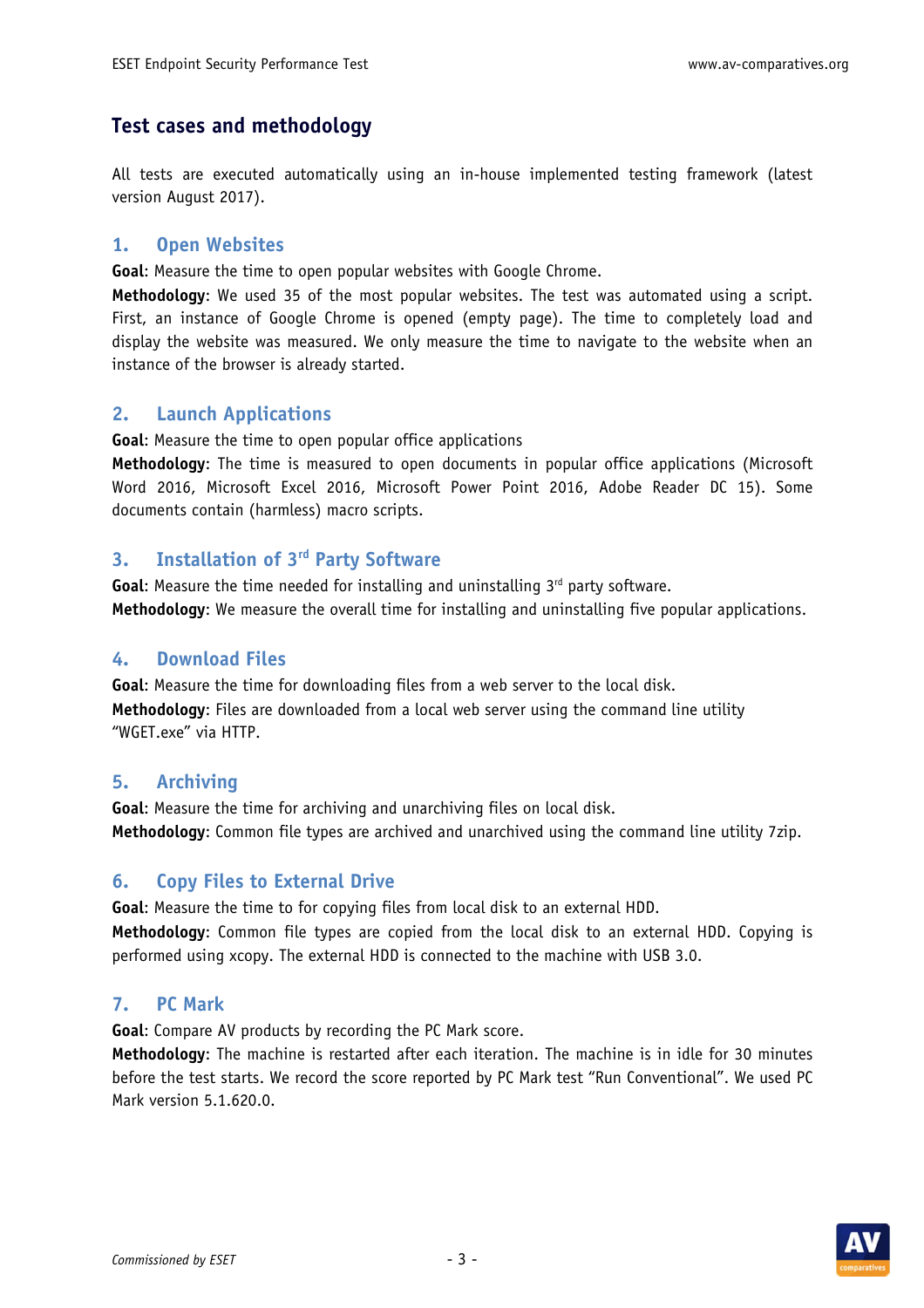## **Results and Discussion**

In this section, we provide the values for the single-run tests, and the average values for those tests which were executed multiple times. For interpretation of the results: Please note that measurements of performance aspects of a product can be influenced by factors which cannot be controlled, such as system processes running on the machine, background tasks etc. We executed the tests multiple times to provide the most accurate values possible. The results should be interpreted with caution.

#### PC Mark

All PC Mark scores are in comparison to the baseline.

| Product              | PC Mark Score |
|----------------------|---------------|
| <b>ESET</b>          | 98.3          |
| <b>Kaspersky Lab</b> | 98.0          |
| <b>McAfee</b>        | 87.6          |
| <b>Sophos</b>        | 94.9          |
| <b>Symantec</b>      | 92.8          |
| <b>Trend Micro</b>   | 92.2          |

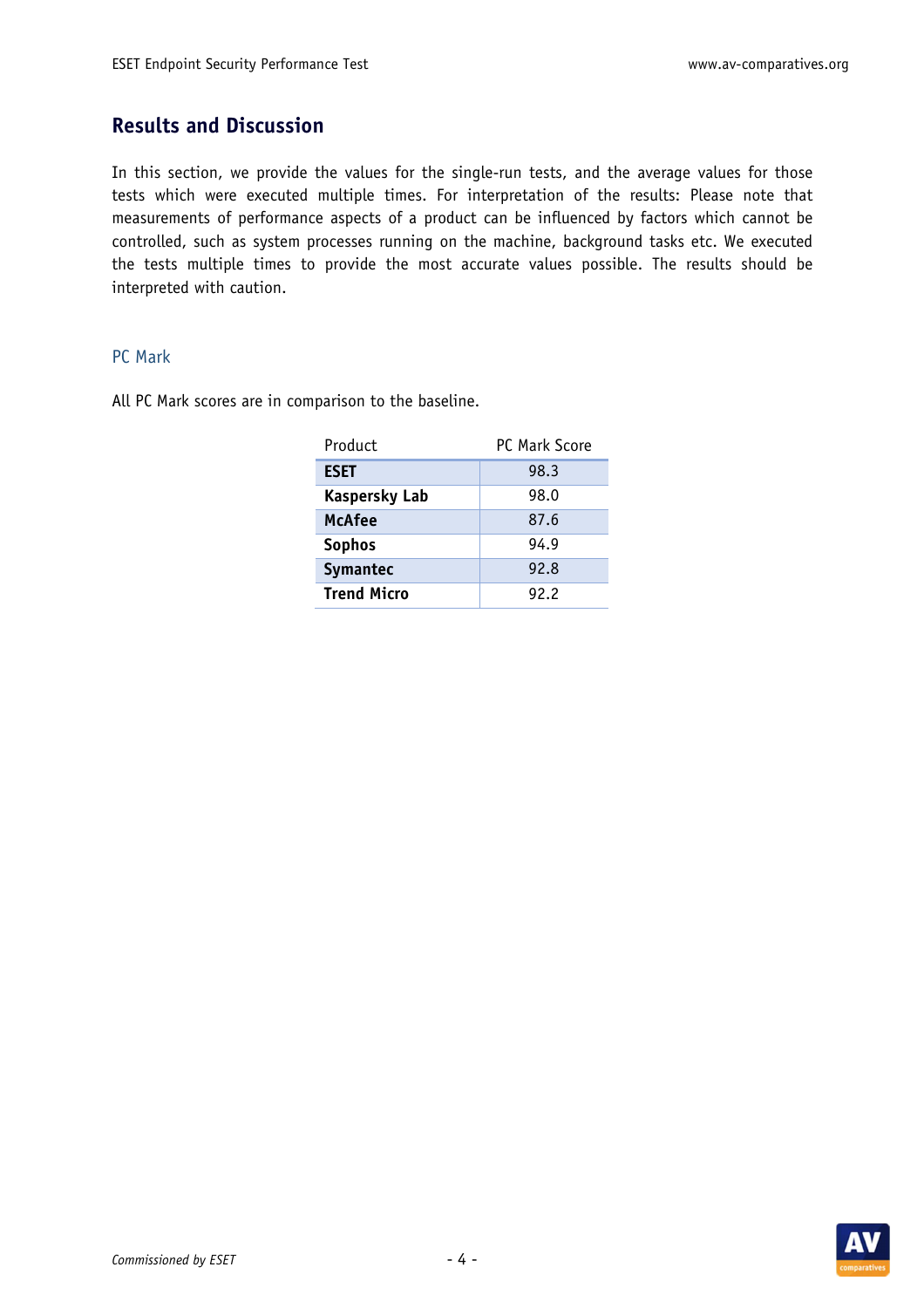## AV-C Performance Score

Rating for performing in individual test cases. The testers defined the categories slow, mediocre, fast and very fast consulting statistical methods.

| Key:                                                       | slow | mediocre           |      | fast          |        | very fast |          |                    |
|------------------------------------------------------------|------|--------------------|------|---------------|--------|-----------|----------|--------------------|
|                                                            |      |                    | ESET | Kaspersky Lab | McAfee | Sophos    | Symantec | <b>Trend Micro</b> |
| <b>Browsing Websites</b>                                   |      |                    |      |               |        |           |          |                    |
| Launching<br><b>Applications</b>                           |      | On first run       |      |               |        |           |          |                    |
|                                                            |      | On subsequent runs | пH   | П             | T      | п<br>L    | П        |                    |
| Installing /<br><b>Uninstalling</b><br><b>Applications</b> |      |                    |      |               |        | D         |          |                    |
| <b>Downloading Files</b>                                   |      |                    |      | П             |        | -11       |          |                    |
| Archiving /<br><b>Unarchiving</b>                          |      |                    |      | П             |        | П         |          |                    |
| Copying to external<br>drive                               |      | On first run       |      |               |        |           |          |                    |
|                                                            |      | On subsequent runs |      |               |        |           |          |                    |

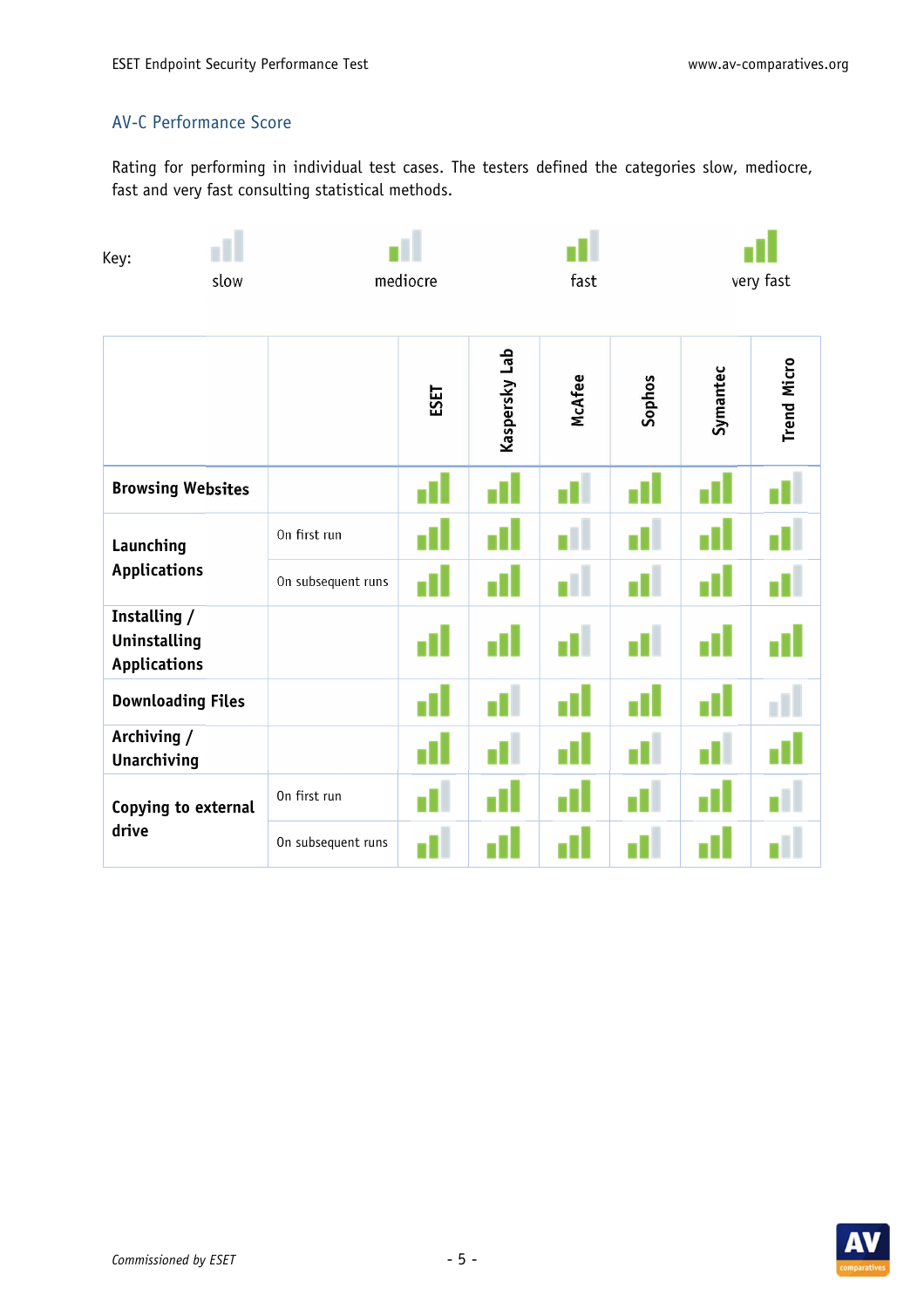### **Overall Performance Rating**

The overall rating is a combination of the results from the individual test cases (max 90 pts.) and the PC Mark score (max. 100 pts.). The overall max score is 190 pts. Each of the eight individual test cases can earn 15 pts. max. For the copying test cases a mean score for the first and subsequent runs is taken. For the launching applications we only take the results from the subsequent runs.

| Product              | <b>Total Points</b> | Percent of Maximum | Impact score |
|----------------------|---------------------|--------------------|--------------|
| <b>ESET</b>          | 183.3               | 96.5%              | 6.7          |
| <b>Kaspersky Lab</b> | 178.0               | 93.7%              | 12.0         |
| <b>McAfee</b>        | 157.6               | 82.9%              | 22.4         |
| <b>Sophos</b>        | 164.9               | 86.8%              | 25.1         |
| Symantec             | 177.8               | 93.6%              | 12.2         |
| <b>Trend Micro</b>   | 147.2               | 77.5%              | 42.8         |